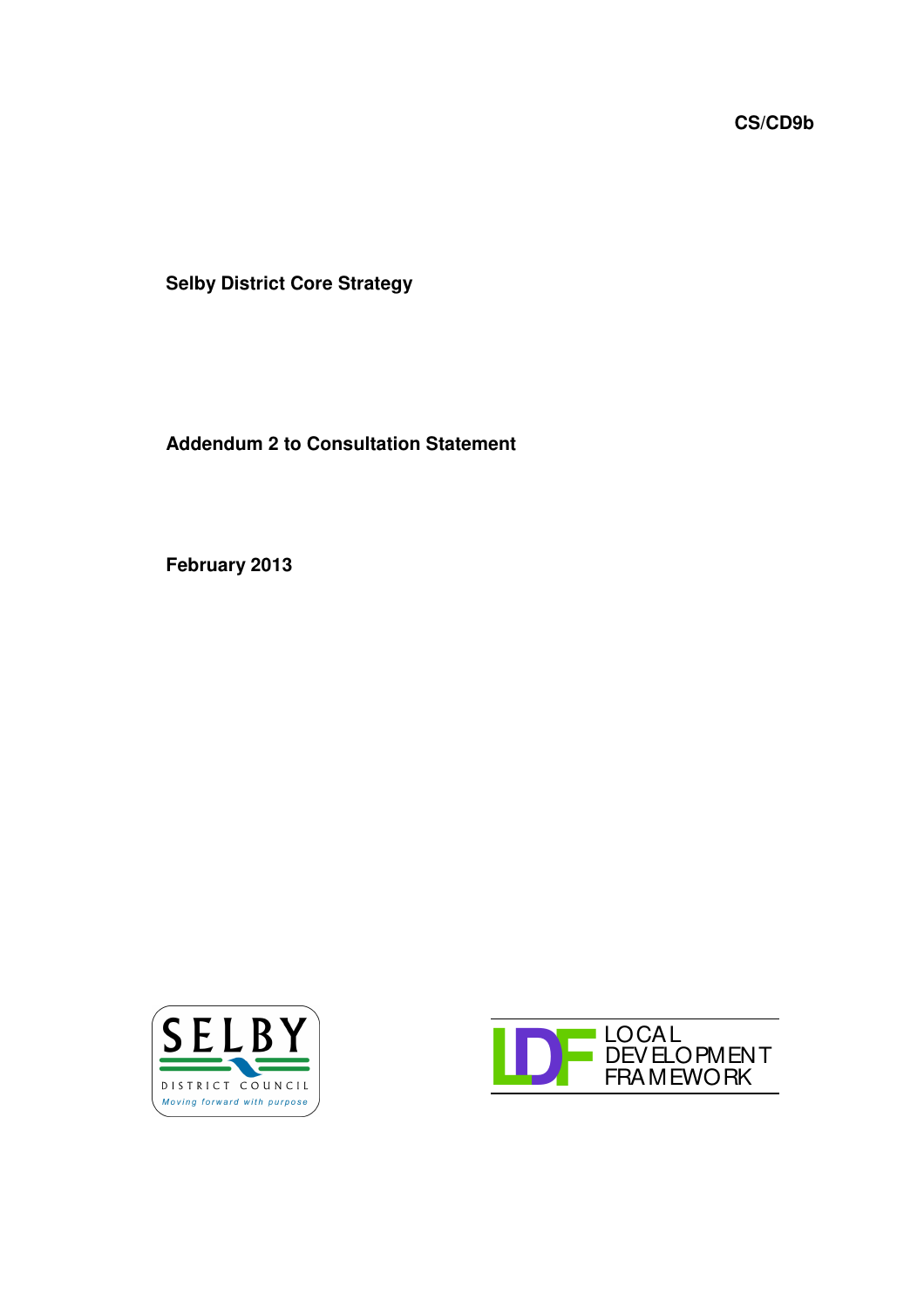## **Addendum 2 to Consultation Statement**

## **1. Introduction**

- 1.1 The Council published the Consultation Statement (CS/CD9) in May 2011 which set out how the Council had complied with the Regulations (2008) on Consultation at various statutory stages of Plan preparation.
- 1.2 An Addendum was produced in March 2012 (CS/CD9a) providing an update on the steps taken to publicise the subsequent consultation (January 2012) on published Proposed Changes which came about arising from issues at the EIP (which are not covered by specific Regulations).
- 1.3 This Addendum provides a further update following the reconvened EIP in April 2012 for 2 days, and further consultation on the implications of the National Planning Policy Framework (NPPF) and subsequent 6<sup>th</sup> set of published Proposed Changes (which are not covered by specific Regulations).

## **2. Further (6 th set) Proposed changes to the Submission Draft Core Strategy.**

*Following the Examination In Public (EIP) in April 2012, the publication of the National Planning Policy Framework (NPPF) in March 2012 and the Inspectors ruling to suspend the EIP until 5 September 2012, a NPPF Compliance Statement relating to the whole Submission Draft Core Strategy (except the three topics previously consulted on in January 2012) and further (6 th Set) Proposed Changes were 'published' for six weeks to enable stakeholders and interested parties to comment on the changes proposed and the 'soundness' of the document.*

- 2.1 A 6<sup>th</sup> Set of proposed Changes to the Submission Draft Core Strategy was published on 7 June 2012 for a six-week period up until 19 July 2012. Representations were invited in respect of the implications of the NPPF on the Submission Draft Core Strategy and a 6<sup>th</sup> Set of Proposed Changes.
- 2.2 The 6<sup>th</sup> Set of Proposed Changes to the Submission Draft Core Strategy and NPPF Compliance Statement and all other supporting documents were available to view and download on the Council's website. The documents were also available for inspection at Access Selby, and local libraries during normal opening hours.
- 2.3 Letters to the 'Deposit Points' and letters of notification, inviting comments were sent to those listed in **Appendix 1**.

| Page 1<br>Addendum 2 to Consultation Statement | February 2013 |
|------------------------------------------------|---------------|
|------------------------------------------------|---------------|